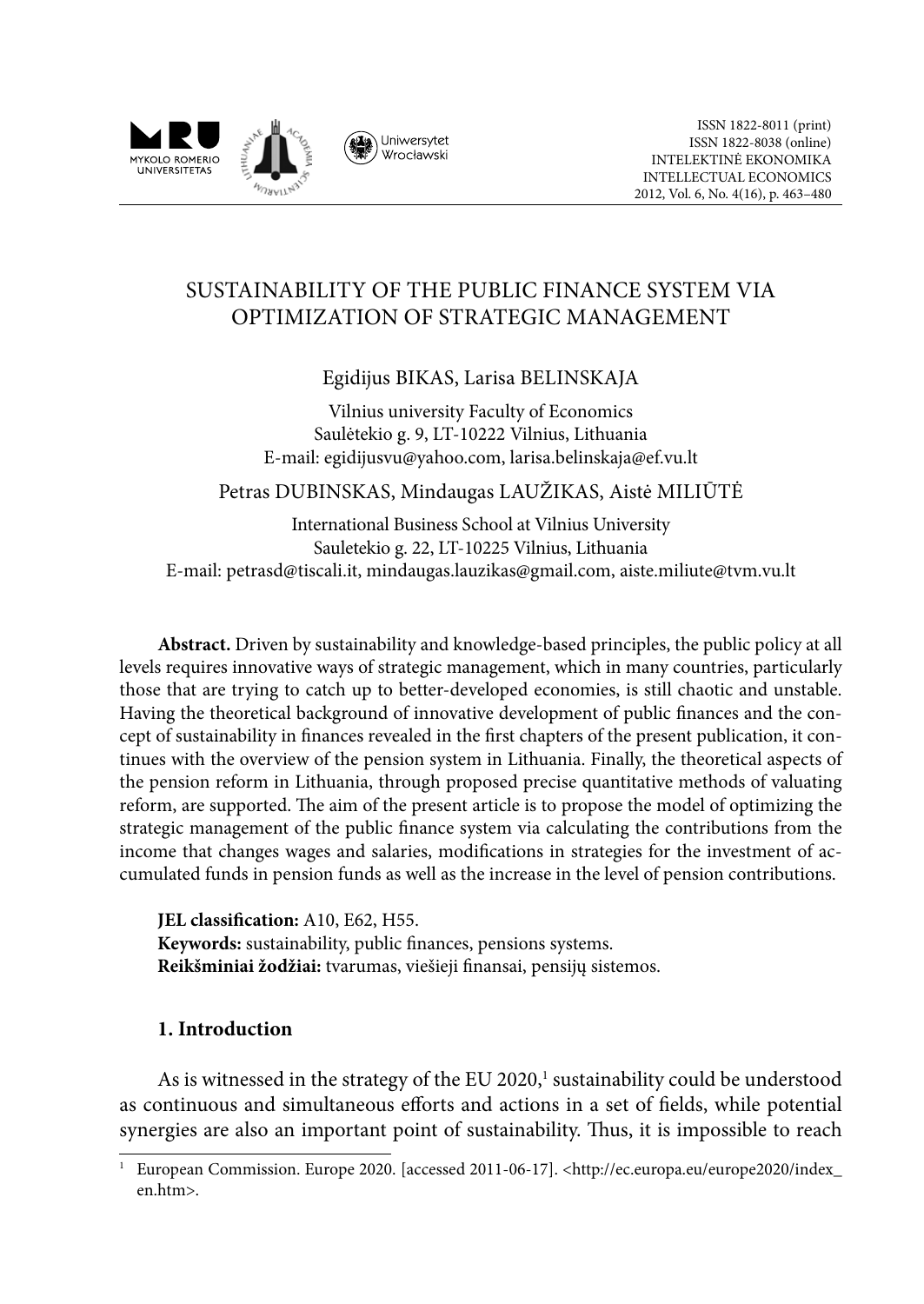significant improvements in social policy of the state without touching such aspects as innovations, education, electronic society, climate change, energy and mobility, competitiveness, competences and employment, as well as the fight against poverty. Existing pension systems in some EU countries are more impoverishing than valueadding. Lithuania, with its current pensions system (which is described further in the article) and its future outlook, are the basic objects of our investigation. Lithuania supported the Euro-Plus Pact<sup>2</sup>, which delegated the responsibility to strengthen the monitoring system of economies to bring back the pre-crisis economic indicators.

Countries that accepted the project initiated in Berlin tend to increase inflows from ecological and financial operations, to stabilize the demographic situation and to increase the pension age. However, these emerging countries only start applying the principle of sustainability of public finances. On the other hand, the challenging public debt, the "brain drain" issues and, in some cases, the incapability to attract foreign direct investments, offset possible returns from any reform. It is reminiscent of a vicious circle, where the only way to solve the problem is a continuous and sustainable execution of all the policies by focusing on long-term targets. The lack of expertise regarding sustainability in such countries as Lithuania is even more pronounced in public finances. As is stated in the Sustainability Report (European Communities, 2009), the concept of the sustainability of public finances relates to the ability of a government to assume the financial burden of its debt currently and going forwards. In simple words, this considers the ability of the government to meet costs of its debt through future revenues. The intertemporal budget constraint is satisfied if the projected outflows of the government are covered by the discounted value of all future government revenues. The inter-temporal budget constraints are most often considered over an infinite horizon with no implications about when the primary surpluses should be larger or smaller, and not what balance of expenditure and receipts they should be driven by; nor does it imply that the debt should stand at a particular finite value at any given point in time. Alternatively a finite version of the budget constraint can be defined, by setting a target date and a target debt level and considering whether and how this can be achieved. Sustainability could be assessed using current levels of gross government debt, the primary balance in structural terms (*i.e.* the cyclically-adjusted primary balance and removing one-off transactions) and expected additional costs arising from ageing. (European Communities, 2009).

The complexity of sustainability within public finances points at the importance of good management of time, risk and funds as well as at the necessity to grow revenues from high value-added and innovations, knowledge and technology-intensive activities or actions in the longer run. This is achievable via synergies of simultaneous execution of different policies, stronger cooperation among various-size, level and sector organizations, not forgetting the principles of solidarity, subsidiarity, proportionality or the "Europe of the citizen."

"The stabilization of public pension spending can be also attained by means of reducing future generosity of pension benefits. The decline in the public pension benefit

<sup>&</sup>lt;sup>2</sup> European Council. The Euro-Plus Pact. [accessed 2011-06-17]. <http://www.consilium.europe.eu/uedocs/cms\_data/docs/pressdata/en/ec/120296.pdf.>.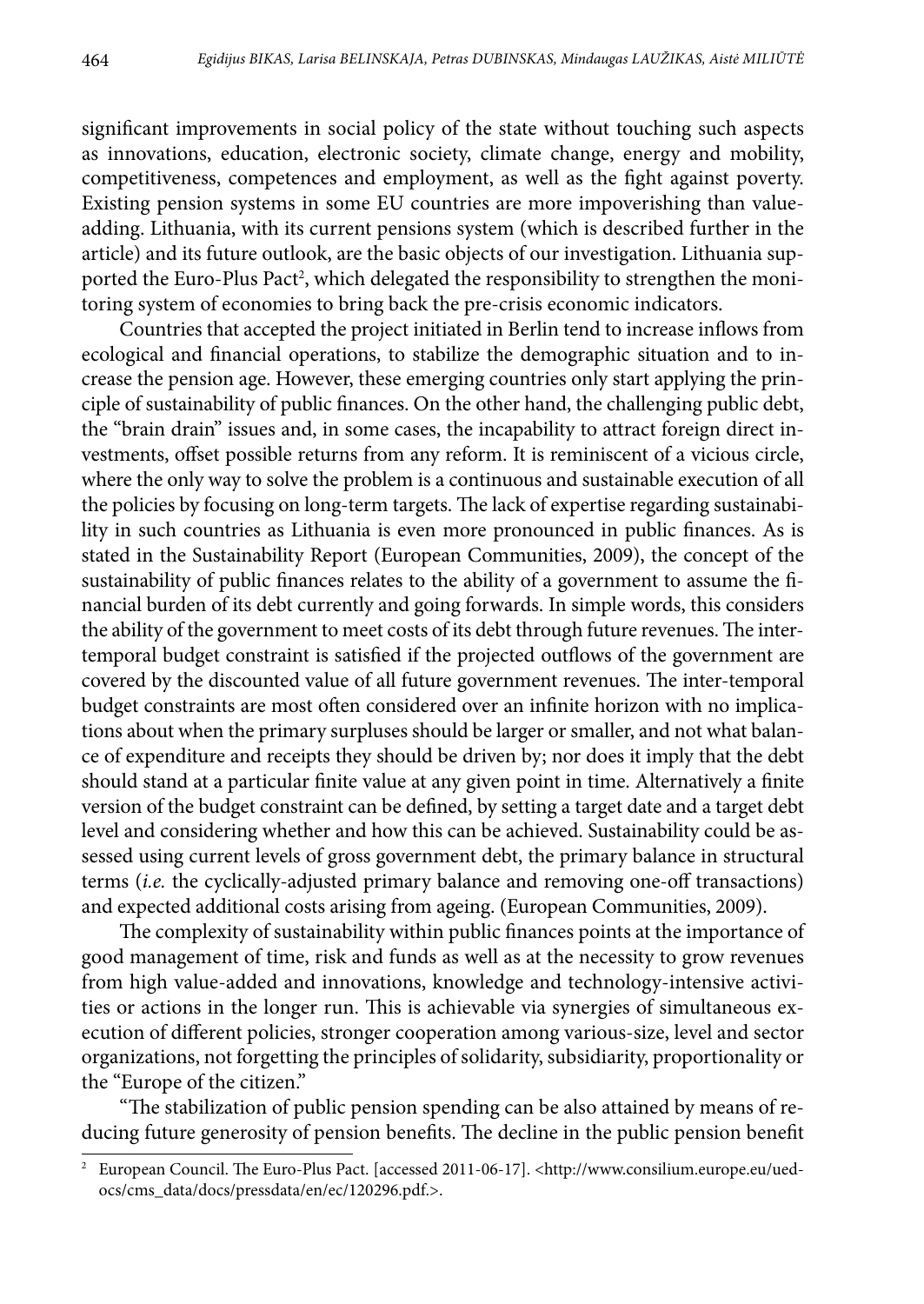ratio over the period from 2008 to 2060 is substantial, over 20% in 11 Member States. It is very difficult to assess to what extent future pension benefits will be adequate in the future. The risk of too small pension must not be overstated by focusing on the drop in the benefit ratio." (European Commission Directorate-General for Economic and Financial Affairs and the Economic Policy Committee Ageing Working Group, 2011)

Given the expected EU's old-age dependency ratio of 54% in 2060, the EU could develop from having four working-age people for every person aged 65+ to a ratio of two to one. The rising longevity and low fertility, as well as emigration, aggravate the Lithuanian demographic situation. According to such a scenario, the forecasted 2060 old-age dependency ratio reads 66%, compared to 23% in 2008.

The job crisis is the second important factor endangering the fiscal sustainable development of the EU's states, where the unemployment rate rose from 8% in 2006 to 10% in 2010. These figures are particularly demanding in the countries of Central and Eastern Europe, mainly due to a disrupted working career, triggered by transformation of the market economy. In addition to the job crisis and old-age dependency ratio, the fiscal crisis emerges via heavy public spending, the increase of government deficit from -1.4% of GDP in 2006 to -6.8% of GDP in 2009. Having a relatively young market, economies of CEE countries failed to benefit from the period of economic growth and experienced political and democratic instability, which led to a dramatic increase in government deficit.

#### **2. Pension system in Lithuania: status quo**

One of the principal deficiencies of the current Lithuanian old-age retirement system is its dependence upon the cyclical fluctuations in the economy. The global economic crisis, which started in 2007, equally affected all national economies and exposed their most ailing social issues. For once they are declining birth rate, unemployment, increase in emigration and the ageing population. On the other hand, the State encountered significant difficulties in its pursuit to ensure financial safety for retirees and an adequate income in old age. The overall economic downturn and the growing deficit of the State's Social Insurance Fund Board (SODRA) only highlighted the inherent systemic faults of the Lithuanian State's social insurance pension system. In 2010, the average annual number of old-age pension recipients accounted for nearly 600,00, and the average old age pension was as little as LTL 743.3 (Table 1).

|                                                         | 2005   | 2008   | 2009   | 2010   | 2011   |
|---------------------------------------------------------|--------|--------|--------|--------|--------|
| The average annual number of inhabitants,<br>thousands. | 3414.3 | 3358.1 | 3339.4 | 3286.8 | 3222.0 |
| The unemployment rate, %                                | 8.3    | 5.8    | 13.7   | 17.8   | 15.4   |
| The average net salary in the economy, Lt               | 916.7  | 1650.9 | 1602.0 | 1553.8 | 1591.8 |

**Table 1.** Lithuanian social development indicators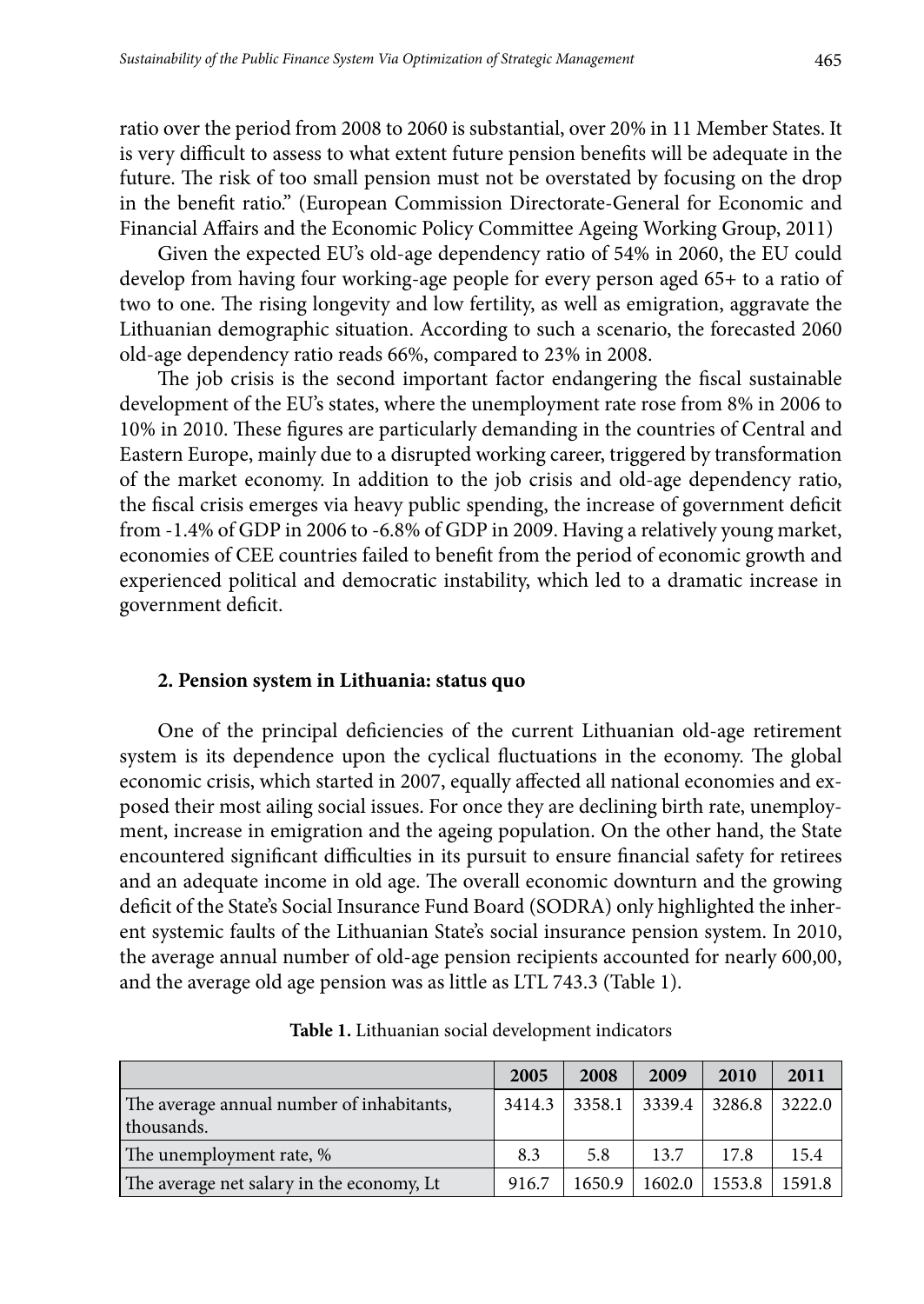|                                                                           | 2005  | 2008  | 2009  | 2010  | 2011   |
|---------------------------------------------------------------------------|-------|-------|-------|-------|--------|
| The average pension provided by the public<br>social insurance system, Lt | 420.3 | 769.7 | 811.1 | 746.3 | 748.38 |
| The average number of pensioners in the<br>country, thousands.            | 595.5 | 595.0 | 597.9 | 598.8 | 600.2  |

*Source: compiled by authors, based on the data provided by Statistics Lithuania*

The pension policy has found itself in a particularly challenging situation—the prevailing deficit of funds in the State social insurance fund, negative population growth ratio, an increase in the number of older-aged people relative to working-age population—and the entirety of factors weakening the State's social insurance system being hardly indicative of any positive movements for future pension recipients. This insufficient funding and the ageing of the population have been undoubtedly affecting the pay-as-you-go pension system which remains predominant in the longer perspective. This inevitably brings about the need to initiate a reform of the State social insurance pension system.

In the period from 2002 to 2009, the revenue of SODRA increased from LTL 4.57 bn. to LTL 11.357 bn., while its expenditures—from LTL 4.461 to 14.236 bn. It should be noted that the annual growth rates in respect of both the income and the expenditures until the year 2008 were comparable. The least increase was recorded in 2003, when the revenues grew by 6.91 %, and the expenditures—by 5.42 %. The most prominent increase in the revenues was recorded in 2007—by 25.12%, and in respect of the expenditures—in 2008, when the growth in expenditures by large exceeded the increase of revenues, respectively, by 36.31% and 14.94%. It was specifically that year when the budget surplus turned into a deficit budget. The deficiency of the funds in that year accounted for LTL 1.437 bn., and then doubled in 2009, when the deficit reached LTL 2.879 bn. In the year of the surplus State social insurance budget a reserve was formed of LTL 1.46 bn. that was subsequently used to cover the deficit of 2008 (Table 2).3

|                                                                          | 2002 | 2003 | 2004 | $2005 \perp$ | <b>2006</b> | 2007 | 2008  | 2009  | 2010   | 2011                                 |
|--------------------------------------------------------------------------|------|------|------|--------------|-------------|------|-------|-------|--------|--------------------------------------|
| Income (mln. Lt)                                                         | 4570 | 4886 | 5564 | 6391         | 7800        |      |       |       |        | 9759   11217   11357   10487   11262 |
| Growth of income,<br>compared to previous<br>$\vert$ years $(\%)$        |      | 6.91 | 13.9 | 14.9         | 22.1        | 25.1 | 14.94 | 1.25  | $-7.7$ | 7.4                                  |
| Expenses (mln. Lt)                                                       | 4461 | 4703 | 5326 | 6130         | 7245        |      |       |       |        | 9283   12654   14236   13268   12989 |
| <b>Expenses growth,</b><br>compared to previous<br>$\vert$ years $(\% )$ |      | 5.42 | 13.3 | 15.1         | 18.2        | 28.1 | 36.31 | 12.50 | $-6.8$ | $-2.1$                               |

**Table 2.** The budget of the State Social Insurance Fund Board

<sup>3</sup> Ministry of Social Security and Labour. Social report 2008-2009. [accessed 2011-06-17]. <http://www. socmin.lt/index.php?132610553>.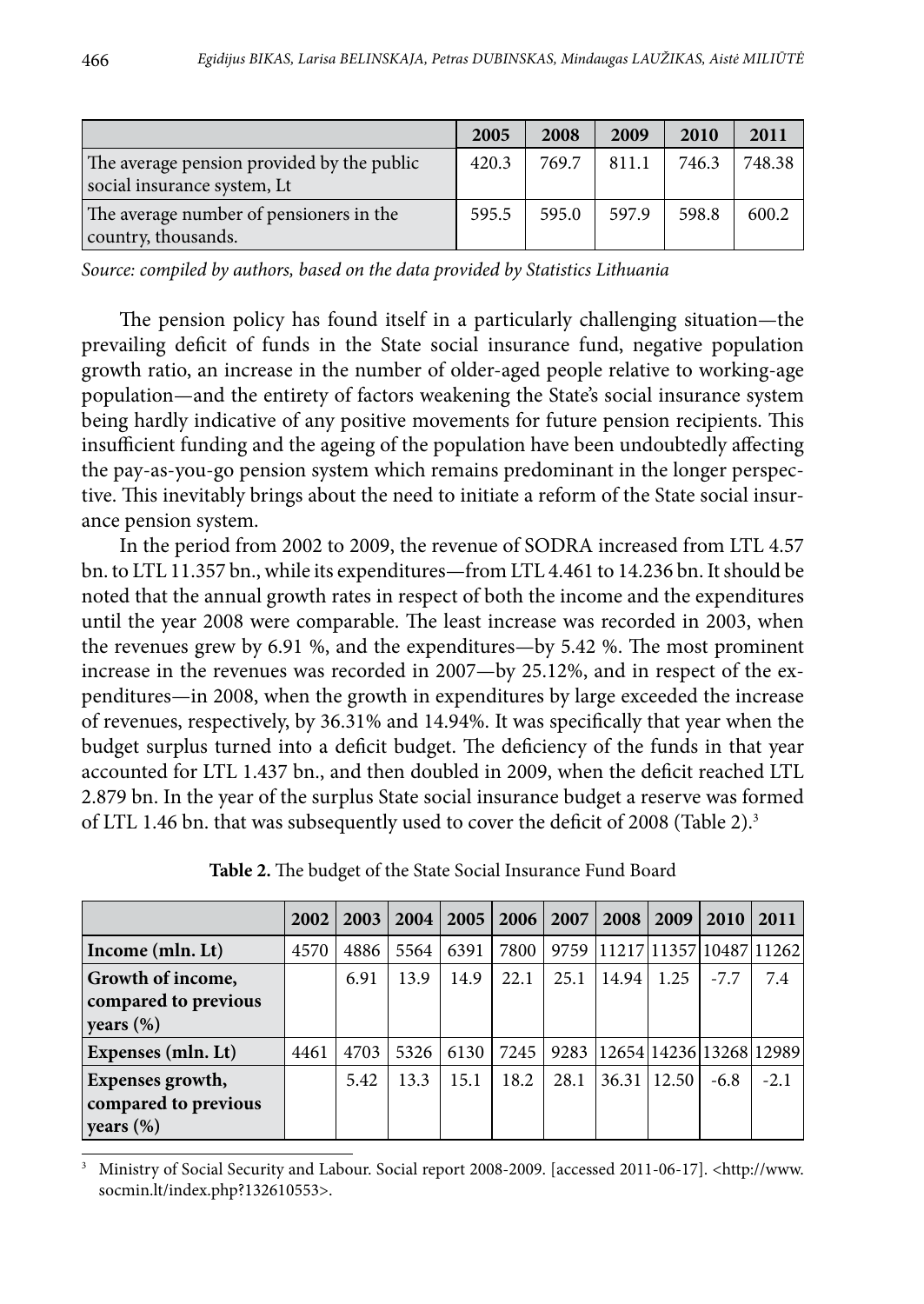|                                                                                     | 2002     | 2003     | 2004 | 2005 | 2006 | 2007 | 2008    | 2009    | 2010    | 2011    |
|-------------------------------------------------------------------------------------|----------|----------|------|------|------|------|---------|---------|---------|---------|
| Surplus/deficit<br>(mln. Lt)                                                        | 109      | 183      | 238  | 261  | 555  | 476  | $-1437$ | -2879   | -27811  | $-1727$ |
| <b>Expenses for pensions</b><br>(mln. Lt)                                           | 3325     | 3528     | 3845 | 4336 | 4865 | 6103 | 7980    | 8262    | 7660    | 7667    |
| <b>Remittance to pension</b><br>funds (mln. Lt)                                     | $\theta$ | $\Omega$ | 173  | 308  | 531  | 852  | 1064    | 434     | 328     | 381     |
| General expenses for<br>pensions (mln. Lt)                                          | 3325     | 3528     | 4018 | 4644 | 5396 | 6955 | 9044    | 8696    | 7988    | 8048    |
| Growth of general<br>expenses for pensions,<br>compared to previous<br>years $(\%)$ |          | 6.11     | 13.9 | 15.6 | 16.2 | 28.9 | 30.04   | $-3.85$ | $-8.14$ | 0.75    |

*Source: compiled by authors, based on State social insurance fund board under the Ministry of Social Security and Labour. Lithuania: Figures and Facts 2002-2010. [accessed 2011-06-17]. <http://www.sodra.lt/get.php?f.21997>.*

With the national economy in recession the unemployment rates were soaring, as well as the volumes of unemployment benefits that in 2008 accounted for LTL 306 mln, and reached LTL 629 mln in 2009. Furthermore, the already increased deficit was adversely affected by the decreased revenues due to the dramatically decreased number of the insured people as well as decreasing their average wages.

The Lithuanian social insurance and pension systems are overly complex encompassing pension benefits, also the administration of the resources of the State social insurance fund, the State budget, as well as the pension accumulation system. A longterm sustainability of the social insurance and pension systems, adequacy of benefits, transparency of their administration are the tasks and objectives of primary importance at the State level.

The old age pension provided by the State social insurance system is considered one of the most important parts of social security in old age. The old age social insurance is the largest component of the pension system and will, in the long term, remain the principal source of retirement income for a large majority of Lithuanian residents. According to the Law on State Social Insurance Pensions until 1 January 2012 the oldage retirement age for men is 62 years and 6 months, and 60 years for women, and starting from 2012, the age entitling to old-age pension for both men and women is 65 years. The old-age pension is granted to persons meeting the following conditions: 1) the person is a permanent resident of the Republic of Lithuania; 2) the person attains the old-age retirement age; 3) the person has a minimum 15 years' record of State social pension insurance. Currently the old age pension in Lithuania consists of two parts and the bonus:

**Basic part**—is equal in respect of all persons that have the mandatory record of social pension insurance and is equal to 110% of the basic social insurance pension; the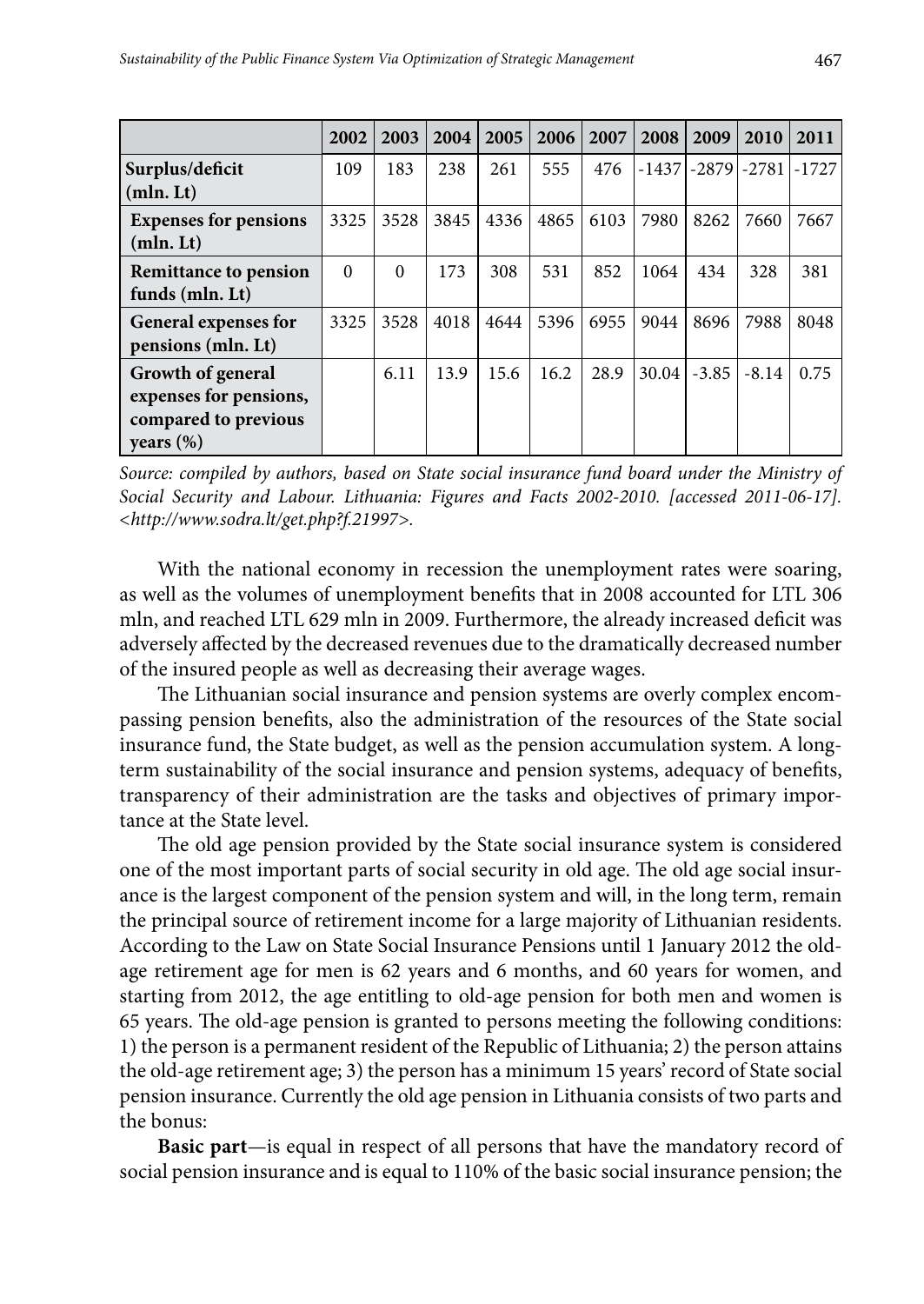pension shall be proportionally reduced for persons that do not have the mandatory length of record; this pension guarantees the minimum pension provision. The amount of the basic State social insurance pension is approved by the Government on the motion of the State social insurance fund Board having regarding the economic capacities and the level of inflation of the State. The basic State social insurance pension currently is LTL 360, and within the past 13 years it increased by LTL 285.

**Additional part**—proportionate to pension insurance contributions paid by the person and provides the additional pension provision to persons having regard to the length of the insurance period and the insured income that the person concerned had during the insurance period. With a view to avoiding the significant and unjustifiable social differentiation Lithuanian Parliament had approved the coefficient of the person's insured income (i.e., the wages relative to the average income in Lithuania)—K£5. The insured income of a current year is calculated according to the methodology approved by the SSIF Board, having regard to the revenues and expenditures of the SSIF Board of the respective year and the respective period of the year.

**Bonus for the length of service** (the amount of a State social insurance old-age pension bonus for the length of the record shall be calculated by multiplying 3% of the State social insurance basic pension by the sum of every full year of the State social pension insurance record in excess of 30 years).



 **Fig. 1.** *The structure of the social insurance pension Source: compiled by authors*

Starting from 2003, an accumulation-based pension system as complementary to the current old-age pension system was launched in Lithuania. The procedure for the partial privatization of the State social insurance pension system in Lithuania was established by the Law on Reform of the Pension System of 3 December 2002 that came into force on 1 January 2003. The Law provided that next to the social insurance pension system that was referred to as the 1<sup>st</sup> pillar, and partly replacing it the system of private pensions shall be put in place and referred to as the 2<sup>nd</sup> pillar system to be financed from the funds accumulated within the  $1<sup>st</sup>$  pillar system (Lazutka, 2008).

Furthermore, every person is entitled to participate in the 3<sup>rd</sup> pillar of the pension system where the contributions to pension funds shall be paid from one's personal resources. Participation in the 3rd pillar pension system is supported by the State by providing tax relieves. Where a person, according to the Law on Reform of the Pension System chooses to participate in the pension accumulation system part of his contribu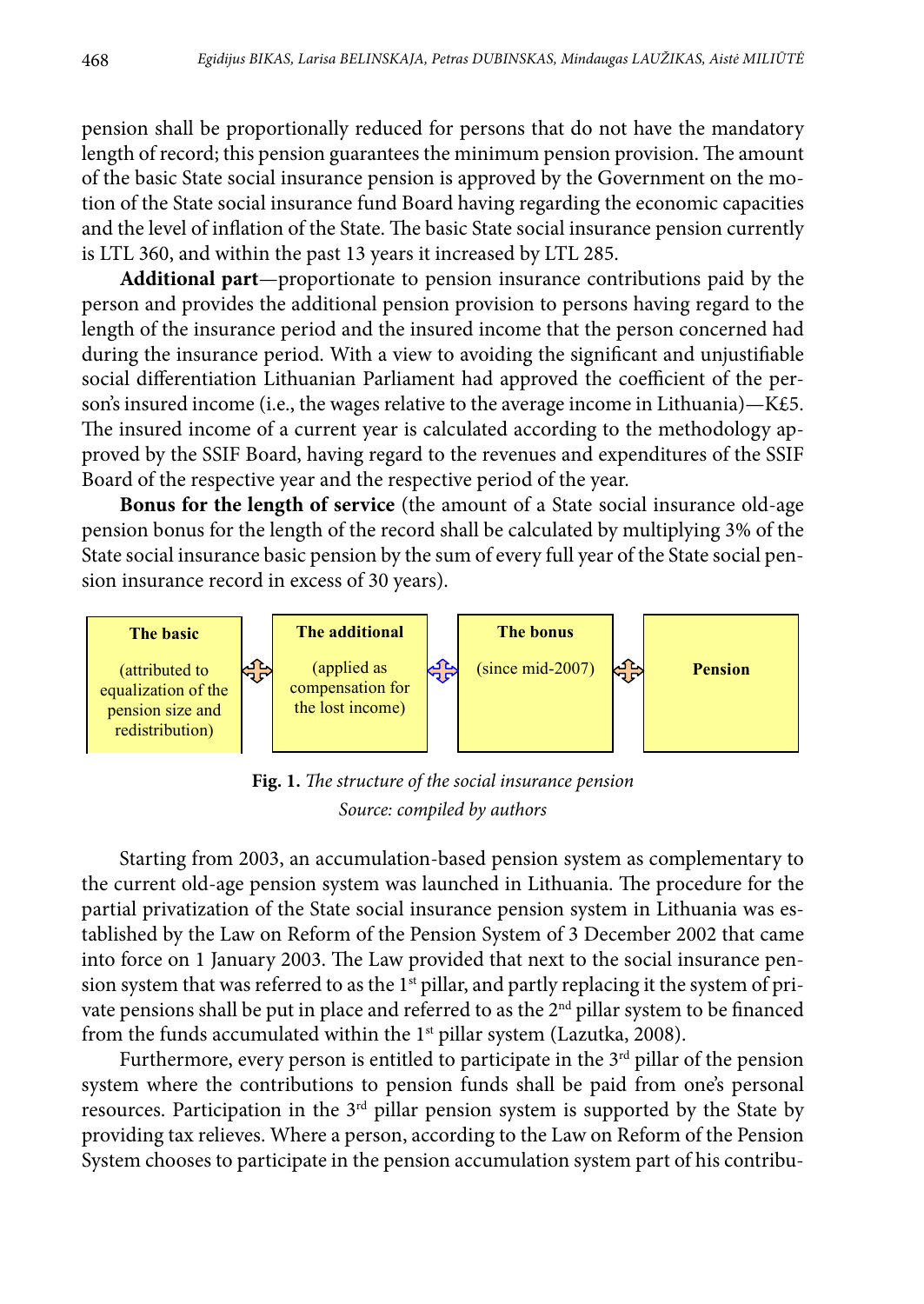tions to the State social insurance pension system is transferred to a private pension fund at his selection. In this relation when computing his old-age pension the person's annual coefficient of his insured income shall be accordingly reduced in respect of the years of his participation in the pension accumulation system. Thus the additional part of the old age pension of such person will be accordingly reduced.



**Fig. 2.** The Spread of Public Social Insurance Instalments

*Source: compiled by authors, based on Law of the Pension System Reform of the Republic of Lithuania 2002 December 3rd. No. IX-1215 and the data of the State Social Insurance Fund Board, 2012*

Seimas (The Lithuanian Parliament) in 2012 approved Social Insurance budget and new tariffs of remittances to pension funds for 2012 and 2013 years. For the future years (after 2012) Seimas are going to decide at the end of Spring 2012 session evaluating all Projects devoted to changes in financing of Lithuanian pension system and submitted by Lithuanian Government.

Thus the pension system consisting of three pillars has been put in place and made operational in Lithuania. The first pillar is represented by the "SODRA" pension that has the longest record of operation. All permanent residents of Lithuania working according to the employment contracts, whether on the basis of membership or individually are obliged to acquire the social insurance coverage. Such persons are entitled to social insurance old-age, disability and the survivor's (loss of breadwinner) pensions. However, some groups of self-employed persons, namely, farmers, sportsmen or the ones working on the basis of copyright employment contracts are not insured on the mandatory basis. Certain groups of persons, namely, persons taking care of children up to three years of age or other dependent members of the family, also servicemen in the mandatory military service are insured for the State social insurance basic pension only. The contribution to the State social insurance fund on the part of an employee is 9% of his salary, and the employer's contribution is 31%. Having collected the contributions "SODRA" redistributes the funds to current pensioners.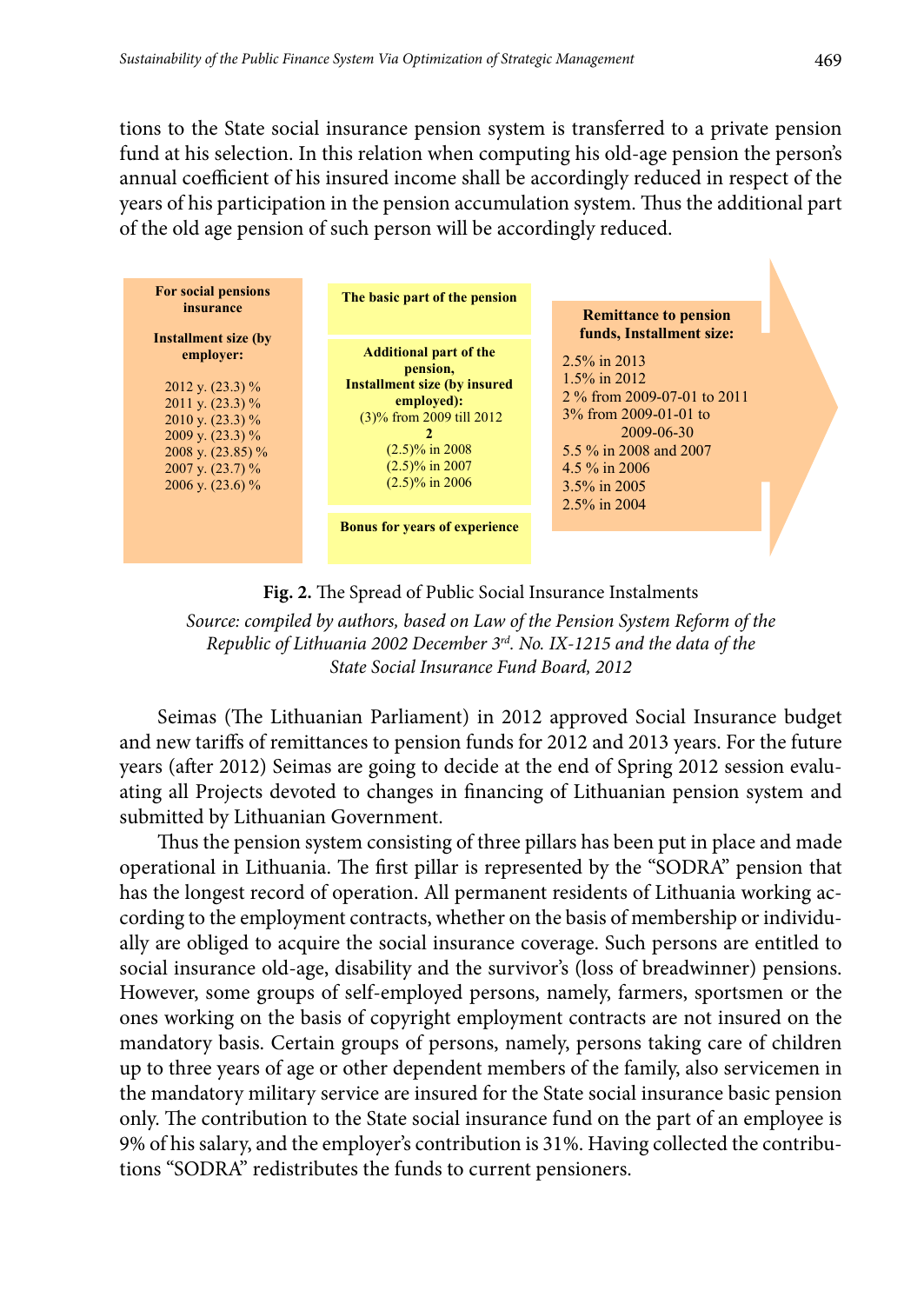Covered in the mandatory manner by the State social insurance shall be all insured (taxpayers) of working age at public institutions or private entities and organizations from the first day of their employment. The major part of social insurance contributions is allocated to fund the current pension benefits (see Fig. 3).



insurance types 2010 y.  $31.0 % + 9% =$  the part of insurer + the part of insured. *Source: compiled by authors, based on the data of the State Social Insurance Fund Board, 2012* **Fig. 3.** The spread of the Public Social Insurance Instalments tariffs, based on various

As of 1 January 2010, the Provisional Law on the Recalculation and Payment of Social Benefits of the Republic of Lithuania that came into force on 31 December 2011. The Law is applied to social insurance old-age pensions in excess of LTL 650, social insurance orphan's pensions exceeding LTL 325, and survivor's pension. Within the period of the validity of the Law social insurance pensions shall be recalculated by increasing the basic part of the pension up to 120% of the State social insurance basic pension and applying the insured income amount of LTL 1,170 approved for the current year for the purpose of the application of the Provisional Law. Old-age pension that does not exceed the threshold social insurance pension (LTL 650) shall not be recalculated. Where following the recalculation the pension falls below the established limit the person shall be paid a compensatory bonus equal to the difference between the limit amount and the recalculated pension amount (State).

Second pillar pension is funded by way of funds accumulation. Second pillar pension is administered by private pension funds, insurance companies and other financial institutions. Companies of two types are involved in the pension accumulation activities—management companies of pension funds and life insurance companies whose activities are being supervised by the Securities Commission and the Insurance Supervisory Commission of the Republic of Lithuania (from 2012 the supervision sys-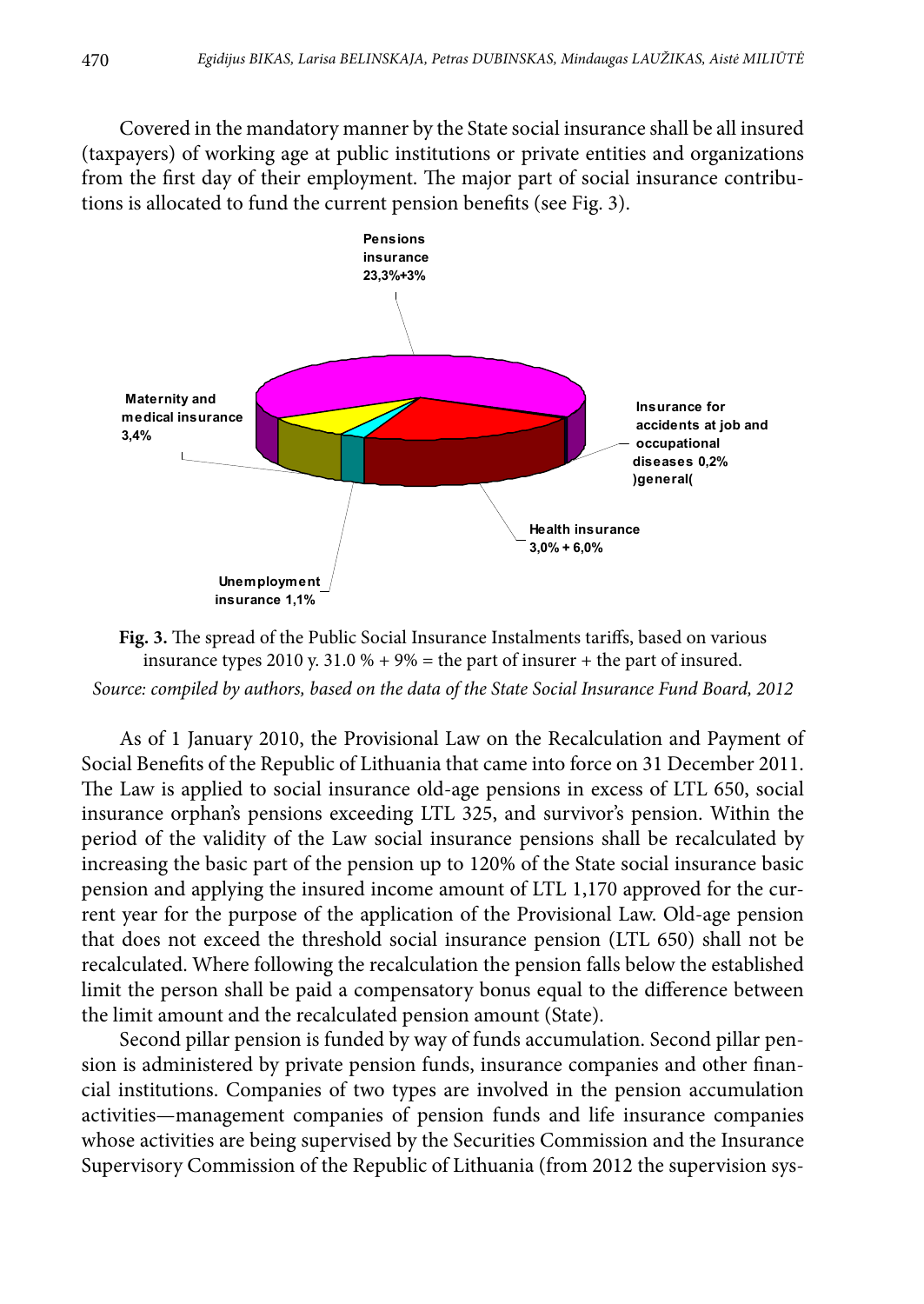tem is transferring into one entity and related supervision functions of all financial sector—banks, insurance companies, pensions funds, intermediaries—will be provided by Central Bank of Lithuania). Part of the contributions to the State social insurance pension system is channelled to personal pension accounts of employees. Such contributions are accumulated and invested in pension funds. The "SODRA" contributions are transferred according to the established rates (Figure 2) and the related accrued amounts.

Each citizen takes his discretionary decision whether to participate in the  $1<sup>st</sup>$  pillar pension system and become a beneficiary of the 1<sup>st</sup> pillar pension provision only, or opt for the mixed arrangement of the  $1<sup>st</sup>$  and the  $2<sup>nd</sup>$  pillar pension provision and receive the pension composed of two parts. Upon opting for pension accumulation the amount of the contributions or the payment principle does not change.

Third pillar provides additional long-term accumulation of pension. This pillar encompasses the individual pension insurance, life insurance schemes and other alternative saving methods. The system is open for participation to all willing as its participants shall independently pay contributions according to signed agreements and following the procedure agreed therein. The Lithuanian pension privatization model is similar to the reforms earlier implemented by other States apart from one material difference—Lithuania does not impose a mandatory transfer to private pension funds in respect of any age group of residents, or any restrictions to participate in the reform.4

In view of the difficult economic situation in 2009 and 2010, the share of the accumulative contribution transferable to pension funds was temporarily reduced to 2% of the personal insured income. In 2011, the Seimas of the RL decided that the transfers to private pension funds will not yet be restored to their previous level (5.5% of personal insured income), i.e., as has been established earlier. Currently, the development of the principal guidelines for the forthcoming pension reform is in progress. The new guidelines will involve the changes in terms of the pensionable age and the share of the contributions allocated to private pension accumulation, as well as new options for the current financing system.

At its meeting of 20 June 2011, the Government in principle agreed on the concept of pension accumulation in private funds beyond 2013. As Donatas Jankauskas, Minister of Social Security and Labor explained, an agreement had been reached that in relation to the accumulation of the so-called  $2<sup>nd</sup>$  pillar pension, it would be composed of three parts—one part of the pension would be transferred from the social insurance system (2% of the contributions), a share of it shall be paid by the person himself and the State would make an established-rate contribution. The latter two parts, according to the Minister, will not necessarily be equal.

The current Lithuanian pension system is to a large extent based on the traditional redistribution and the principle of solidarity between generations (PAYG).

<sup>4</sup> European Commission . Joint Report on Pensions. Progress and key challenges in the delivery of adequate and sustainable pensions in Europe. Country profile. [accessed 2011-06-17]. <[http://ec.europa.](http://ec.europa.eu/economy_finance/publications/occasional_paper/2010/pdf/ocp71_country_profiles_en.pdf) [eu/economy\\_finance/publications/occasional\\_paper/2010/pdf/ocp71\\_country\\_profiles\\_en.pdf>](http://ec.europa.eu/economy_finance/publications/occasional_paper/2010/pdf/ocp71_country_profiles_en.pdf)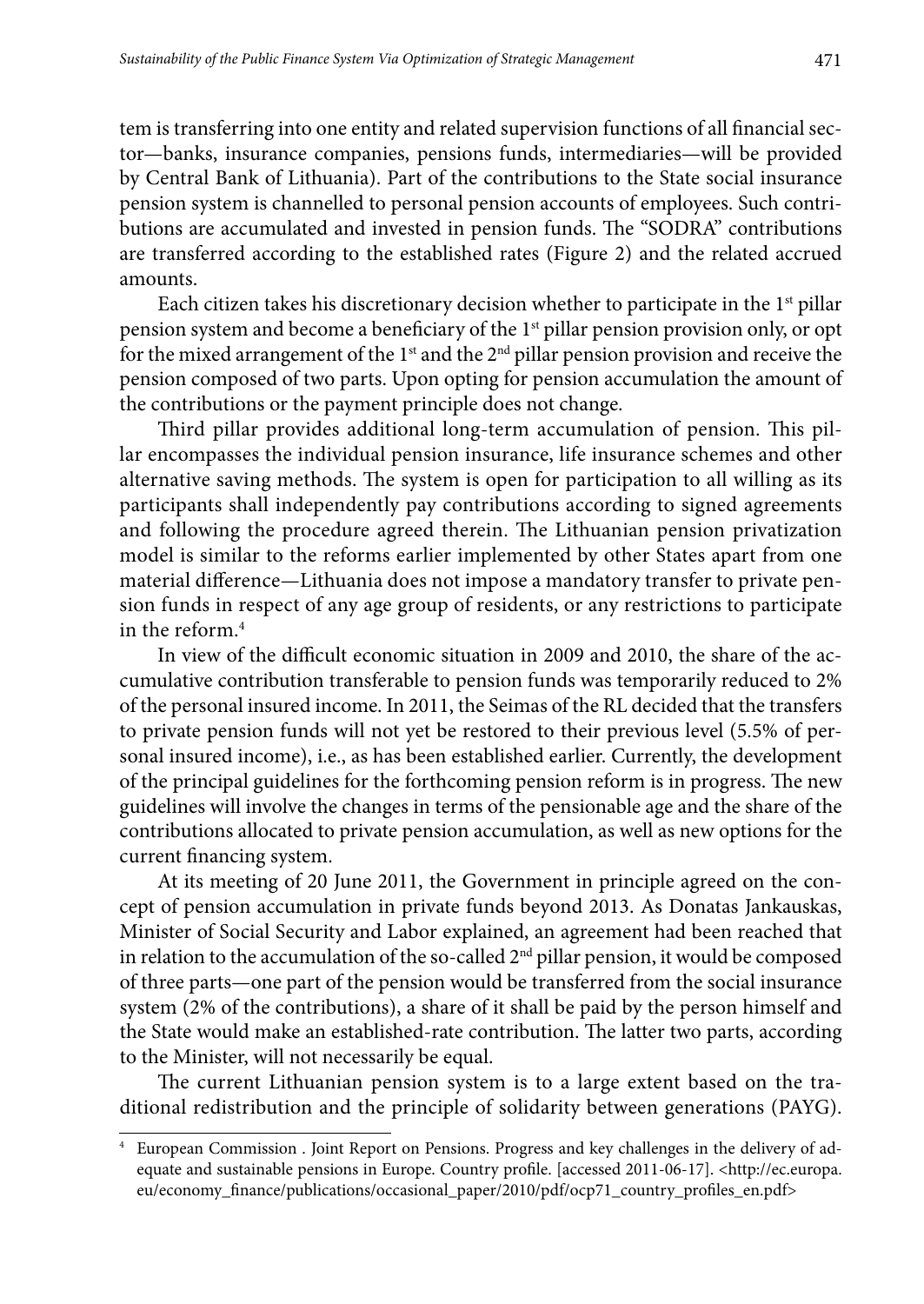However, the system clearly has one material shortcoming—ignoring and distortion of motivation. Most working people in Lithuania feel very insecure concerning their pension in the future; in the apprehension that for each additional Litas paid as a social contribution they will in the future be receiving a proportionally smaller pension return. Therefore, as an observable trend already, when having a choice to pay or not to pay, conceal or not to conceal social insurance contributions the insured opts for paying the lowest possible social insurance contributions, i.e., they do not feel motivated. All pensioners that have the required record of service are paid an equal amount basic pension. Thus the basic pension serves as a vehicle for redistribution from those who earn more to those whose income is lower. Furthermore, the pension amount is specifically dependent upon the financial possibilities of the State, and political decisions. This situation creates significant uncertainty and unpredictability concerning the amount of pension in the future. The State has the right, at any time, to adjust the formula for the calculation of the additional part of the pension. The principal (or the basic) share of the pension is to an even larger extent dependent upon political decisions of the State. Hence another problem related to motivation and economic efficiency is the lack of clear criteria and methodology as to the procedure for determination of the basic pension amount that is established by the Government.

One of the principal types of risks related to the social insurance system is old age. By 2060 the age distribution will be shaped almost like reversed pyramid, with the oldest age classes bigger than the youngest ones (Figure 4).



 *Source: Statistic Lithuania, 2012; Eurostat, 2011***Figure 4.** Age and sex pyramid. Lithuania 2010 and 2060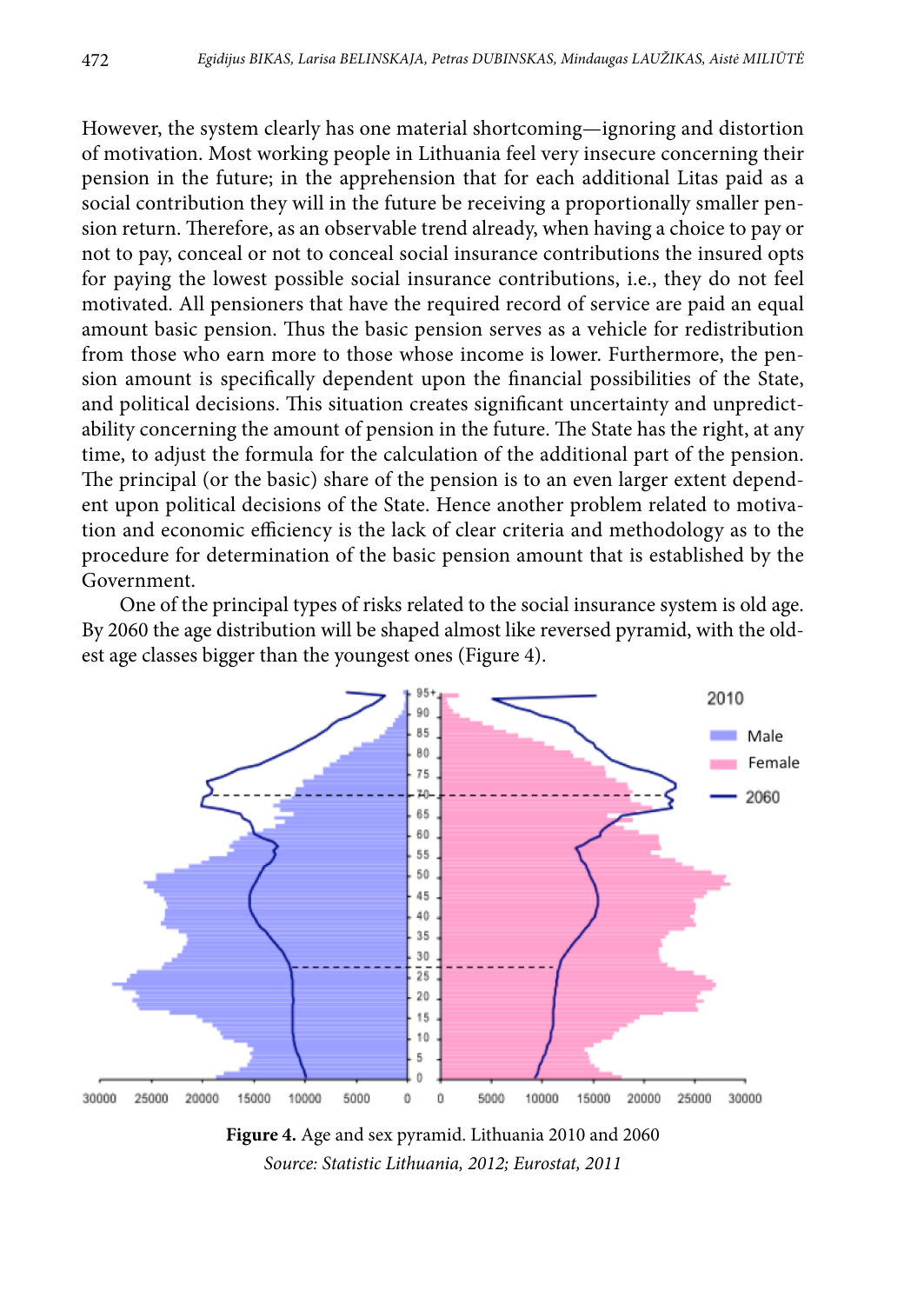Many pension systems, and specifically in Europe, have historically developed to a large extent mixed social protection models that combine the guaranteed minimal (basic) pensions and the additional income-linked part of the pension that depends on the amount of the social insurance contributions paid during the person's working age, the length of service, etc. Therefore within the modern social security systems the classification offered by the founders of social protection models (O. Von Bismarck, Beveridge, etc.) has been gradually losing its relevance, with the focus being increasingly placed upon the ratio of the guaranteed basic pension and the additional incomelinked pension (Gudaitis, 2009).

In the opinion of the authors of the present paper, the amount of the old-age pension should first and foremost be directly dependent upon the amount paid for social insurance, and the period of the payment of the State social insurance pension contributions. Second, the insured should be able to continuously monitor the amount of the accumulated contributions and the change of the pension amount for a respective year. This would promote confidence and trust, on the part of the public, in the State social insurance system; encourage legal work and payment of contributions to pension insurance system, and finally, an indexation coefficient should be established to adjust the pension amount having regard to the changes in the process of goods and services, movements in service prices, inflation rates and other indicators.

However, when considering the possibilities for reforming of the current pension system, it should be heavily taken into consideration that social insurance system must be fair also from the actuarial viewpoint—a life-time's contributions must be reasonably proportional to expected benefits. Furthermore, the system should be constructed clearly and transparently and be resistant to any political attempts to be manipulated in pursuit of short-lived political objectives. From a financial viewpoint, the pension system should be able to flexibly and without individual intervention from political forces to respond to economic and demographic challenges (low birth rates, longer life expectancy, and extensive emigration). Third, the system should be designed to prevent any distortions of the labour market, i.e., the system should not encourage retiring people of working capacity and willing to work immediately after they reach the established minimum pension age.

The new pension model should build a closer link between the contributions and benefits ensuring adequate pensions, and, at the same time, able to maintain the financial sustainability of the entire system. Any pension system undergoing reformation can ensure adequate pensions to residents only provided the systems are financially sustainable and well-adjusted to the ever changing public context; if that fails, and the pension system is not able to ensure income adequate for pensioners to live in dignity, the system will incur additional costs, e.g., higher expenses for social support. Therefore, the guiding objective in relation to the pension system reform being implemented, is to seek financial sustainability and ensure adequate income for pension age residents. The adequate and sustainable pensions for all are feasible only provided they are well adjusted to the changing needs of the society.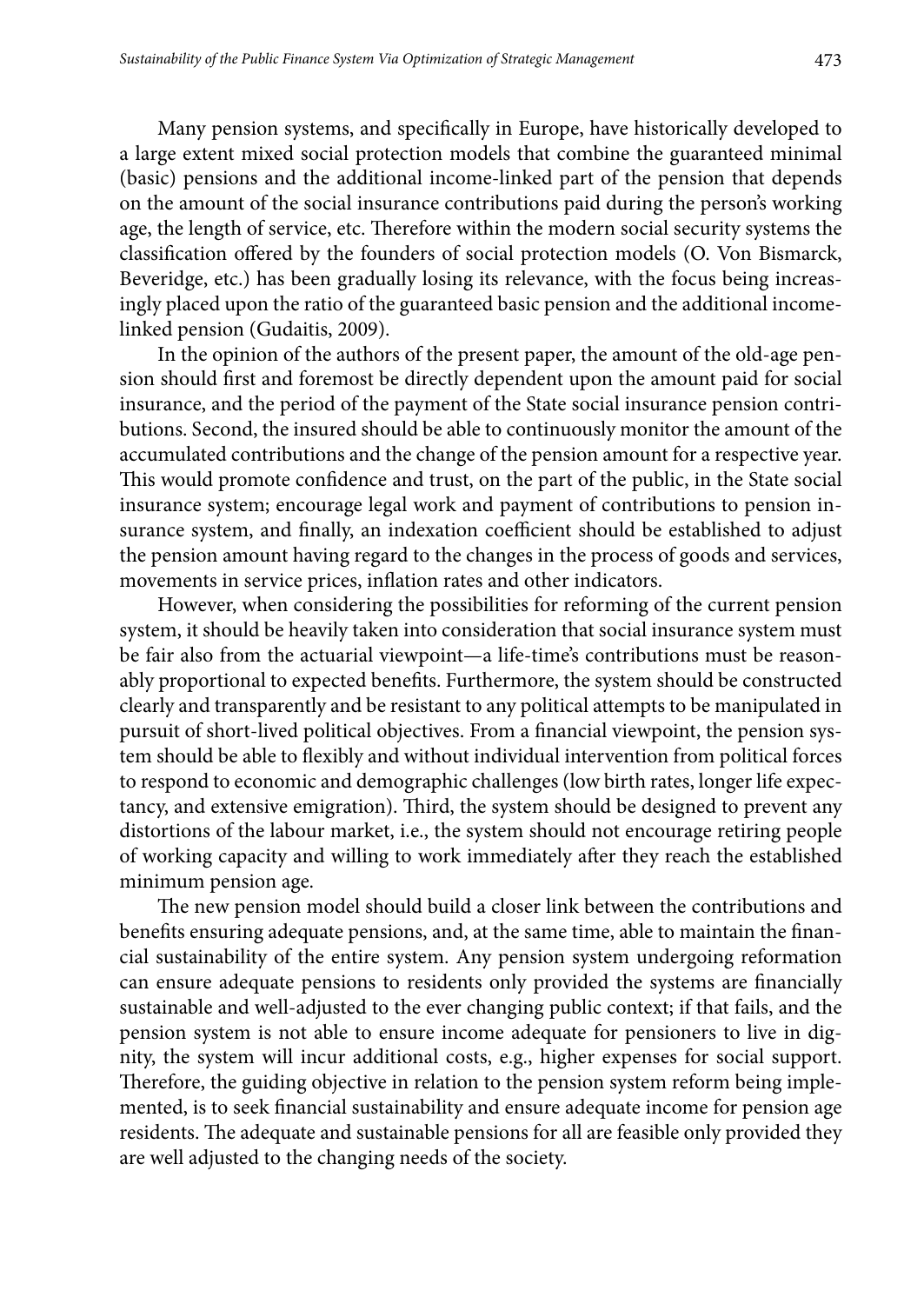The renowned architect of the Chilean pension reform Jose Pinera has stated that the pay-as-you-go pension system has a fundamental flaw; it destroys the essential link between effort and reward, between personal responsibilities and personal rights, which can result in the disaster*.* (Pinera, 1996)

### **3. Methods of Valuating Long-Term Trends in the Lithuanian Pension System and Sustainability of Lithuanian Public Finances**

The Lithuanian State's social security system has manifested significant systemic deficiencies that, in view of the recent economic recession, have become even more specifically apparent. In the long-term perspective, with the elderly population growing and a dramatically decreasing numbers of taxpayers, it is becoming increasingly difficult to ensure a reasonable income level for old-age people, or for those in view of certain insurance events. This casts significant uncertainly as to the sustainability of the current public finance system.

For the purpose of defining the sustainability of public finances the European Commission Directorate-General for Economics and Financial Affairs of the European Commission (2009) has offered an indicator which is expressed by the formula:

$$
D_{t_0} - \sum_{t=t_0+1}^{\infty} \frac{PB_t}{(1+r)^{t-t_0}} = 0,
$$
\n(1)

where:

 $D_{t_0}$  – gross debt as a share of GDP in the long-term,

 $PB'_{t}$  – balance of the public sector in period t,

*r* – Differential between the nominal interest rate and the nominal GP growth rate.

For the purpose of methodology, the indicator shall be used for the assessment of sustainability of the Lithuanian public finances. Other methods used to survey the impact of the long-term development trends in the Lithuanian pension system and the projected systemic changes upon the sustainability of the Lithuanian public finances will include the digital and sensitivity analysis in combination with the assessment of direct and indirect factors. Also, the methodology offered shall be used for the assessment of the impact of the pension system reform upon the sustainability of public finances in Bulgaria, Denmark, Estonia, Finland and Sweden.

The Government of the Republic of Lithuania has offered a package of proposals with a purpose to solve social security problems. However, the suitability of these proposals must be tested. We propose to use the testing methods which are described below (Figure 5).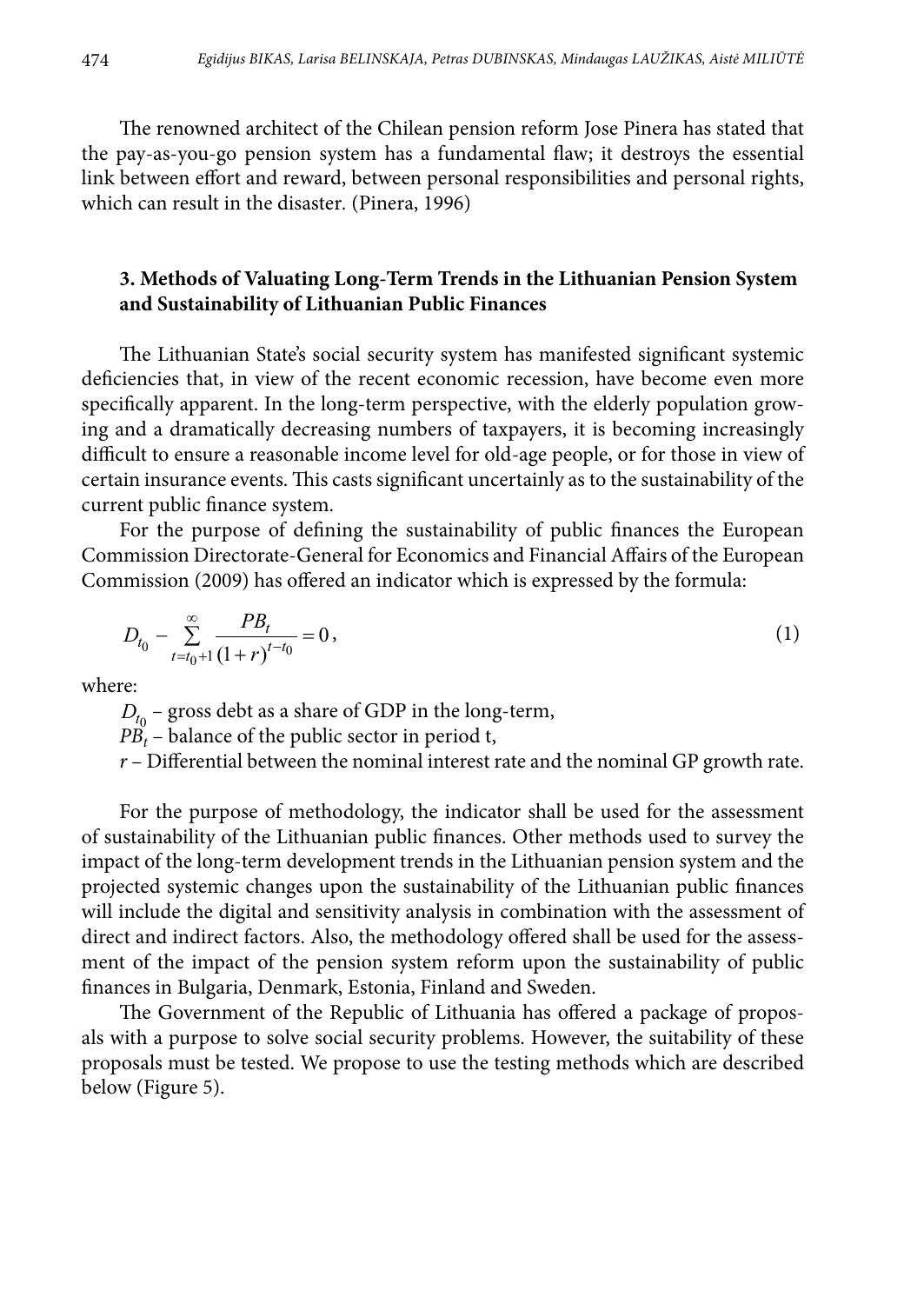

 *Source: compiled by authors* **Fig. 5.** Testing methods of proposals with a purpose to solve social security problems

**One of the proposals** was to calculate the contributions also from the income that changes wages and salaries, i.e., social security benefits and allowances (illness, maternity leave, paternity leave, unemployment levels. etc.) that are still treated as personal insured income and grants the right to receive pension benefits. The method of proposals' assessment includes the assessment of the pension system revenues. The sought assessment of the impact of the measures proposed upon the level of income of residents and the domestic consumption level will in the first place assess the possible additional contribution revenues of the pension system where the insurance contributions are computed also from benefits and welfare allowances. The method will also assess the impact of the proposal upon the level of resident income, domestic consumption, and financial sustainability. The impact shall be assessed by applying the regressive modelling that will allow the determination of sensitivity coefficients. Given the knowledge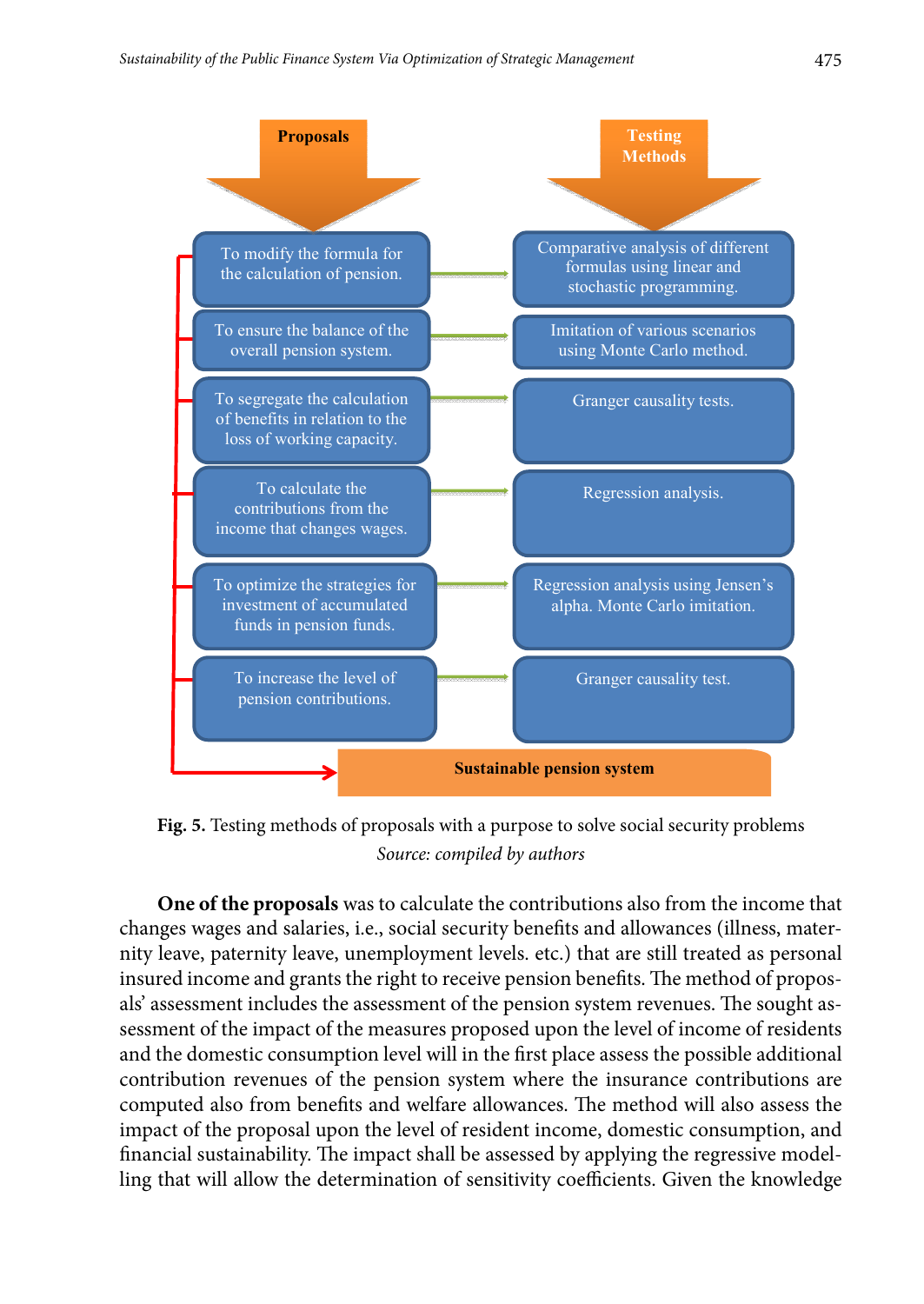that domestic consumption as well as the gross domestic product are sensitive to the changes of resident income it will be possible to assess the consequences of the taxation of welfare benefits upon the national economy.

Additionally, **the Government has offered** to optimize the strategies for the investment of accumulated funds in pension funds depending on the age of the participant in the accumulation system, and link the deductions to the pension fund managers to the efficiency of asset management, and ensure a more efficient regulation of the acquisition of accumulative pensions, as well as the spectrum of benefits under the 2nd pillar pension accumulation system. The proposal can be assessed using the survey which will help to identify the most successful investment strategies pursued by pension funds. A successful strategy shall be one that will yield returns above the market levels. For the purpose of identification, the Jensen method can be employed.

In respect of each individual fund a regression should be designed using the time series data.

$$
R_{jt} - R_{ft} = \alpha_j + \beta_j \left( R_m - R_{ft} \right) + u_{jt} , \qquad (2)
$$

where:

 $R_{it}$  – portfolio return at time t,  $R_f$  – return of risk-free securities (e.g., 1 year maturity T-bills),  $u_{it}$  – error,  $\alpha_j$  and  $\beta_j$  – values to be identified.

The principal criteria that needs to be identified is the materiality of  $\alpha_j$ , since it is specifically this criterion that determines whether or not the return of the fund exceeds the market index return. H0:  $\alpha_j = 0$ . This coefficient is the Jensen alpha. The method makes it possible to determine the funds that generate the largest return in relation to the average market return (excluding the exceptional cases, i.e., the funds whose results are specifically different from the average return). Upon the identification of the most successful funds the method will include the survey of the practices employed thereby for the purpose of the management of pension funds. The practice will be compared with the practice prevailing and employed by funds operating in Lithuania. The performance of pension funds operating in Lithuania can be determined using the Monte Carlo imitation modelling method.

For the purpose of avoiding the duplication of benefits **the last proposal** was to integrate the State pensions into the overall social security and accumulation pension system by increasing the level of pension contributions. In order to assess the possible outcomes of the proposal it is first necessary to consider the possible changes in the population receiving State pensions. By applying the Granger causality tests it is first necessary to assess whether or not the changes are caused by the amount of the State security pension and the rates of the social security contributions; where the amount of the State pension and contribution rates may have a significant impact upon the selection of profession then the regression model will allow a quantitative assessment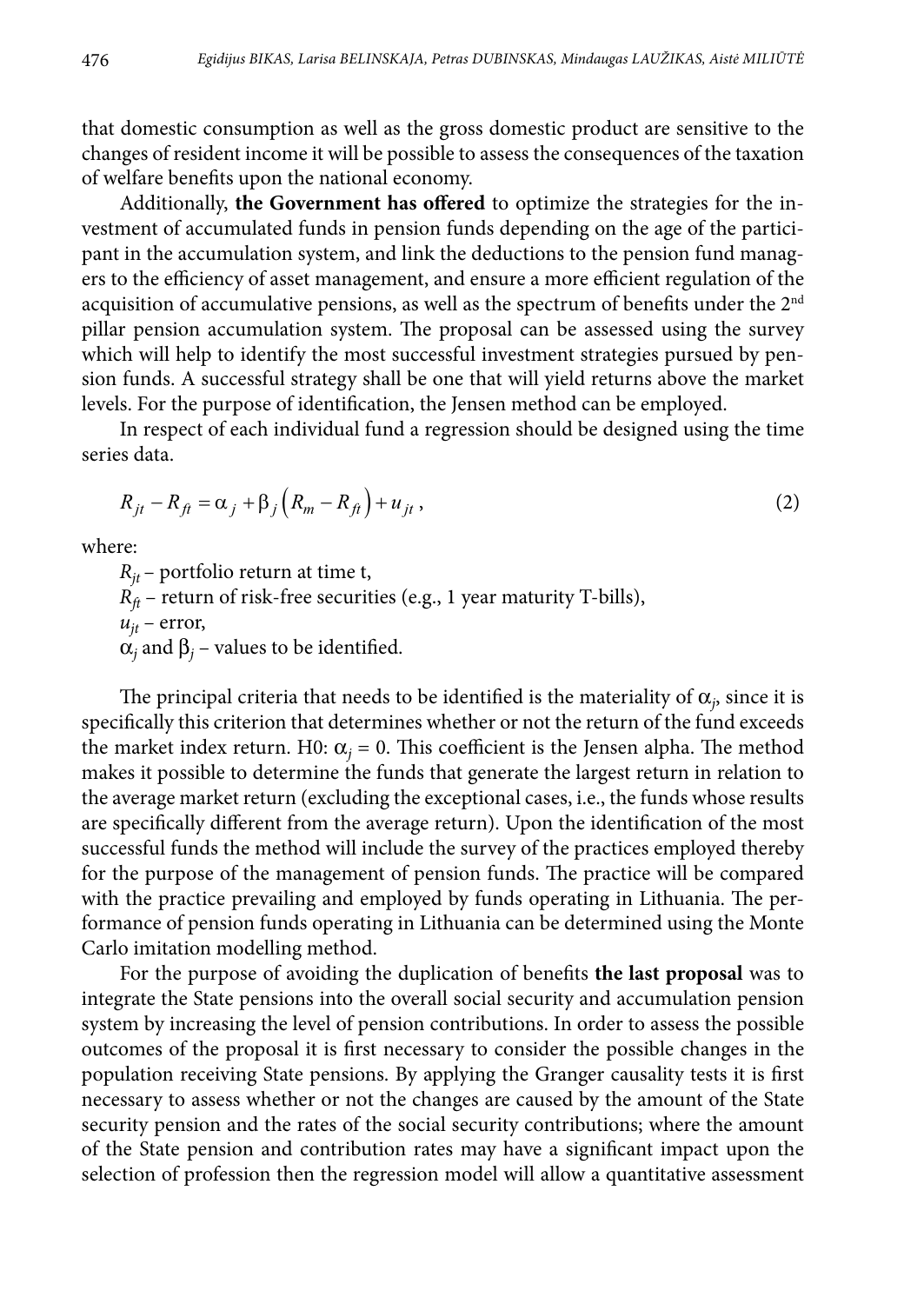of changes in the numbers of persons receiving State pension by increasing pension contributions by a respective percentage amount. These are only a few examples demonstrating how it could be possible to methodologically test the governmental proposals in solving social security problems. Applying a set of various testing methods is a prerequisite for starting measuring the progress of sustainability in public finances.

#### **4. Conclusions**

The complexity of sustainability within public finances points at the importance of good management of time, risk and funds as well as at the necessity to grow revenues from high value-added and innovations, knowledge and technology-intensive activities or actions in the longer run.

The current Lithuanian pension system is mainly based on the traditional redistribution and the principle of solidarity between generations: serves as a vehicle for redistribution from those who earn more to those whose income is lower. The pension amount is specifically dependent upon the financial possibilities of the State, and political decisions. Another problem is related to motivation and economic efficiency that could be identified as the lack of clear criteria and methodology as well as the procedure for determination of the basic pension amount.

It is recommended to transform the system into one where the amount of the old-age pension should be directly dependent on the amount paid for social insurance and the period of the payment of the State social insurance pension contributions. The insured should be able to continuously monitor the amount of the accumulated contributions and the change of the pension amount for a respective year. It should be focused on encouraging legal work and payment of contributions to the pension insurance system, while an indexation coefficient should be established to adjust the pension amount regarding changes in the process of goods and services, movements in service prices, inflation rates and other indicators. A life-time's contributions must be reasonably proportional to expected benefits.

In term of management, the system should be constructed clearly and transparently. From a financial viewpoint the pension system should be able to flexibly and without individual intervention from political forces to respond to economic and demographic challenges (low birth rates, longer life expectancy, and extensive emigration). The system should be designed to prevent any distortions of the labour market, i.e., should not encourage the retirement of people of working capacity and willing to work immediately after they reach the established minimum pension age.

The new pension model should build a closer link between the contributions and benefits ensuring adequate pensions, and, at the same time, able to maintain the financial sustainability of the entire system. The adequate and sustainable pensions should be adjusted to the changing needs of the society. These are recommendations that should be carefully investigated and each proposal tested. Methodologically testing proposals by applying such methods as comparative analysis of different formulas using linear and stochastic programming, imitation of various scenarios using the Monte Carlo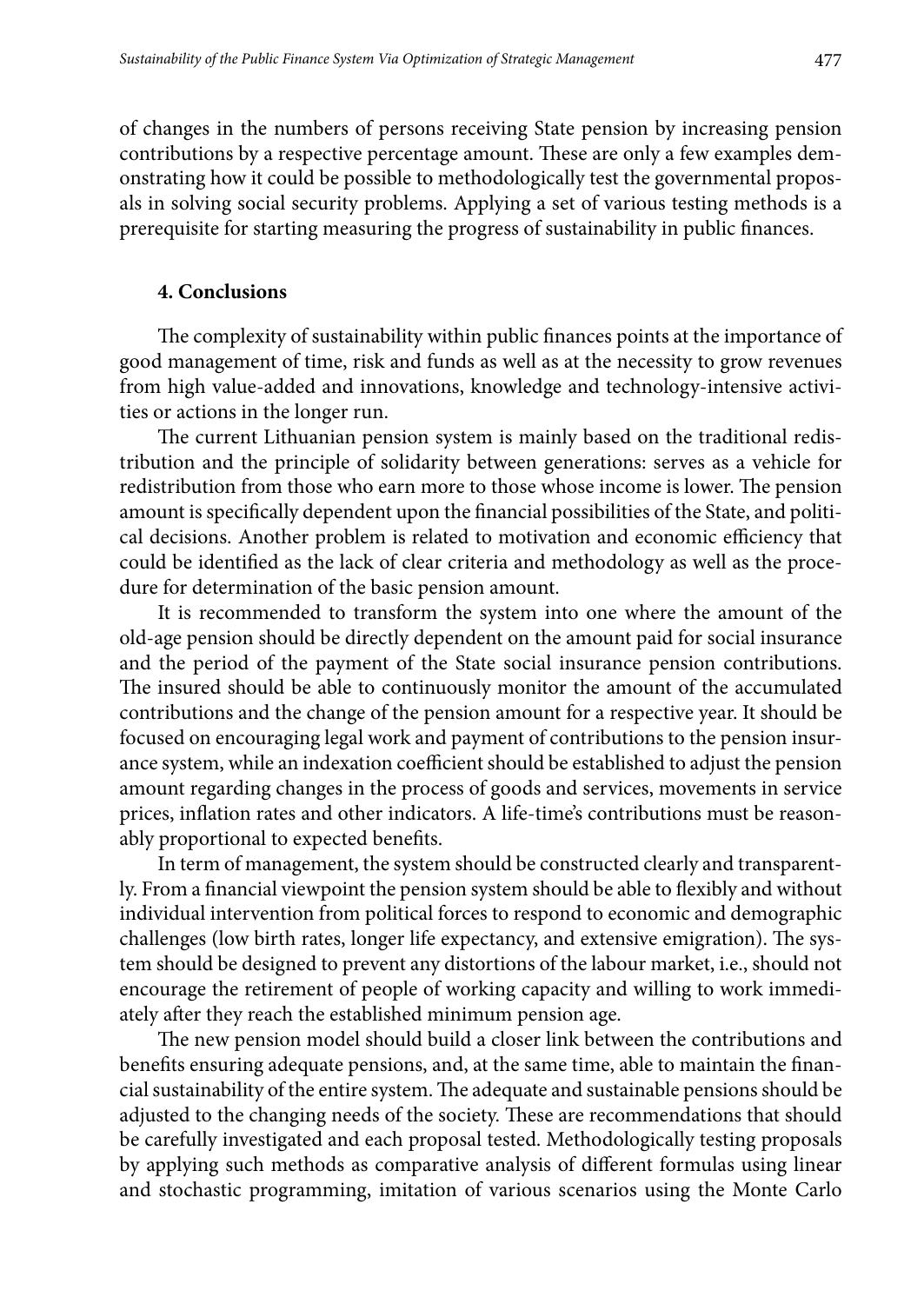method, Granger causality tests, Regression analysis and Jensen's alpha, are only the initial stage of further investigations that should be carried on at each stage of developing a sustainable and socially responsible public finances system.

## **References**

- 1. European Commission. Europe 2020. [accessed 2011-06-17]. <http://ec.europa.eu/europe2020/index\_en.htm>.
- 2. European Commission. Joint Report on Pensions. Progress and key challenges in the delivery of adequate and sustainable pensions in Europe. Country profile. [accessed 2011-06-17]. [<http://ec.europa.eu/economy\\_finance/publications/occasional\\_paper/2010/pdf/ocp71\\_](http://ec.europa.eu/economy_finance/publications/occasional_paper/2010/pdf/ocp71_country_profiles_en.pdf) country profiles en.pdf>.
- 3. European Commission Directorate-General for Economic and Financial Affairs and the Economic Policy Committee Ageing Working Group. 2011. The 2012 Ageing Report: Underlying Assumptions and Projection Methodologies. ISBN 978-92-79-19298-2.
- 4. European Communities. 2009. Sustainability Report 2009. Luxembourg: Office for Official Publications of the European Communities. ISBN 978-92-79-11370-3.
- 5. European Council. The Euro-Plus Pact. [accessed 2012-02-17]. <http://www.consilium. europe.eu/uedocs/cms\_data/docs/pressdata/en/ec/120296.pdf>.
- 6. Gudaitis, T. 2009. "Senatvės pensijų sistemos modelių teorinė analizė." *Organizacijų vadyba: sisteminiai tyrimai*, No.50, p. 53-68.
- 7. Lazutka, R.2008. "Lietuvos socialinio draudimo pensijų dalinio privatizavimo tikslai ir rezultatai." *Ekonomika*, No.82, p. 104-126.
- 8. Lietuvos Respublikos Valstybinių socialinio draudimo pensijų įstatymas 1994 m. liepos 18 d. Nr. I-549. [accessed 2011-06-17]. [<http://www3.lrs.lt/pls/inter3/dokpaieska.showdoc\\_l?p\\_](http://www3.lrs.lt/pls/inter3/dokpaieska.showdoc_l?p_id=378767) [id=378767](http://www3.lrs.lt/pls/inter3/dokpaieska.showdoc_l?p_id=378767)>.
- 9. Lietuvos Respublikos Pensijų sistemos reformos įstatymą 2002 m. gruodžio 3 d. Nr. IX-1215. [accessed 2011-06-17]. <http://www3.lrs.lt/pls/inter3/dokpaieska.showdoc\_l?p\_id=378175>.
- 10. Ministry of social security and labour. Social report 2008-2009. [accessed 2011-06-17]. <http://www.socmin.lt/index.php?132610553>.
- 11. Ministry of social security and labour. State social insurance system. [Accessed 2011-06-17]. URL: <http://www.socmin.lt/index.php?1225275207>.
- 12. Ministry of social security and labour. State social insurance pensions for old-age. [Accessed 2011-06-17]. <http://www.socmin.lt/index.php?1127366606>.
- 13. Pinera, J. 1996. "Empowering workers: the privatization of social security in Chile." *The Cato Journal: an Interdisciplinary Journal of Public Policy Analysis*. Volume 15, No. 2-3.
- 14. Socialinės apsaugos ir darbo ministerija. Valstybinių socialinio draudimo pensijų perskaičiavimas ir mokėjimas pagal Socialinių išmokų perskaičiavimo ir mokėjimo laikinąjį įstatymą. [accessed 2011-06-17]. <http://www.socmin.lt/index.php?-850078155>.
- 15. Statistics Lithuania. 2011. Lithuania in Figures. ISSN 1822-8941.
- 16. State social insurance fund board under the ministry of social security and labour. Lithuania: Figures and Facts 2006-2010. [accessed 2011-06-17]. <http://www.sodra.lt/get.php?f.21997>.
- 17. Valstybinio socialinio draudimo fondo valdyba. Skaičiai ir faktai: 2002-2006. [accessed 2011-06-17]. URL: [<http://www.sodra.lt/get.php?f.1703](http://www.sodra.lt/get.php?f.1703)>.
- 18. Valstybinio socialinio draudimo fondo valdyba. Skaičiai ir faktai: 2005-2009. [accessed 2011-06-17]. <<http://www.sodra.lt/get.php?f.12988>>.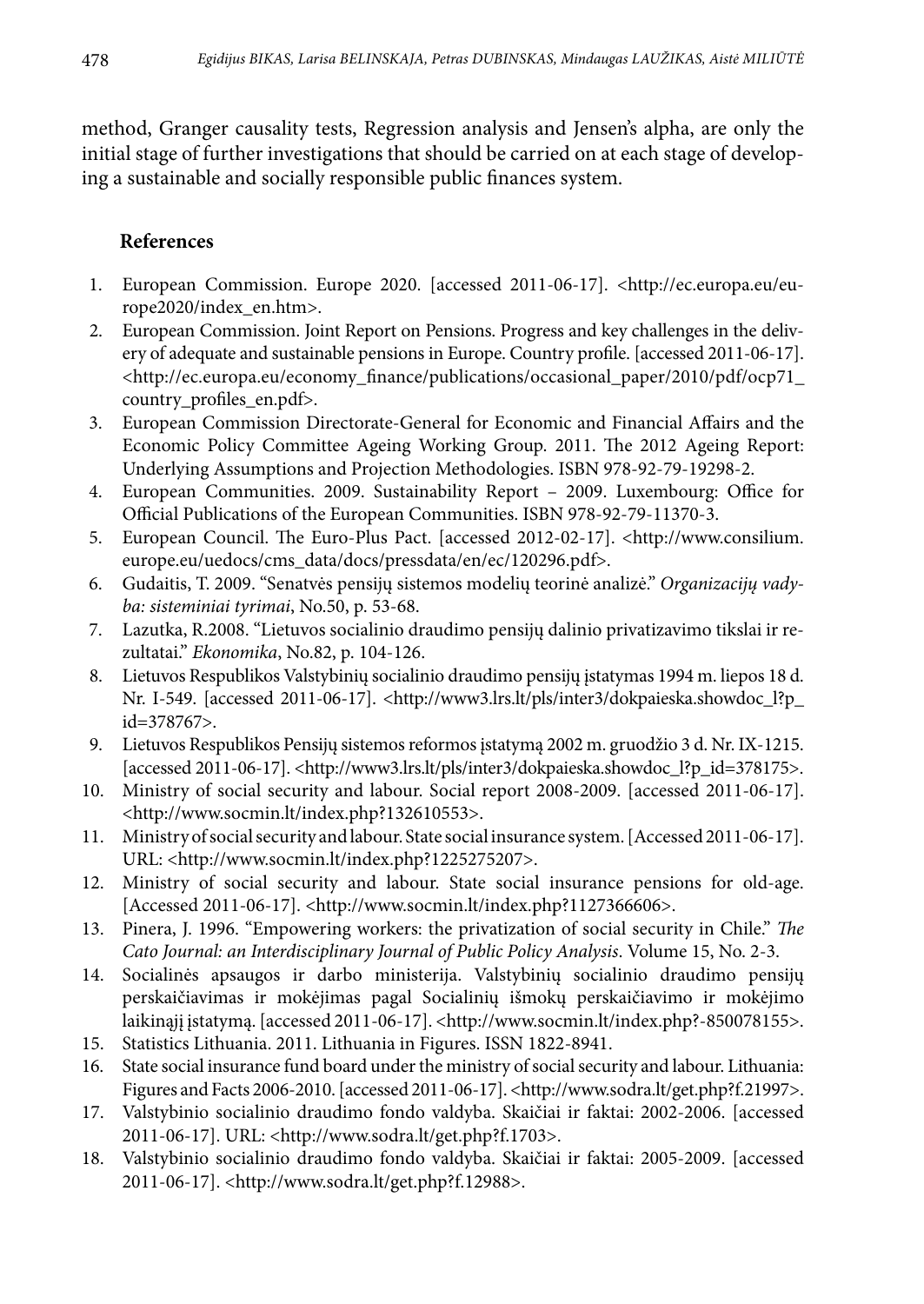### **VIEŠŲJŲ FINANSŲ SISTEMOS TVARUMAS PER STRATEGINIO VALDYMO OPTIMIZAVIMĄ**

#### Larisa Belinskaja, Egidijus Bikas, Petras Dubinskas, Mindaugas LAUŽIKAS, Aistė MILIŪTĖ

**Santrauka.** Skatinant tvarumą ir žiniomis grindžiamus principus, visų lygių viešosios politikos strateginis valdymas turi būti optimizuojamas pagal susiklosčiusią situaciją atitinkamoje šalyje. Šio straipsnio tikslas yra pasiūlyti modelį, kaip optimizuoti viešųjų finansų sistemos strateginį valdymą, apskaičiuojant įmokas nuo pajamų, atsižvelgus į darbo užmokestį, investicijų į pensijų fondus pokyčius, pensijų įmokų lygį. Kaip nurodyta Europos Bendrijos parengtoje tvarumo ataskaitoje (2009), viešųjų finansų tvarumo sąvoka yra susijusi su vyriausybės gebėjimu prisiimti valstybės skolos finansinę naštą šiuo metu ir ateityje. Taigi, tvarus viešųjų finansų strateginis valdymas turi gebėti aptarnauti valstybės skolos išlaidas per būsimas pajamas. Besivystančiose šalyse viešųjų finansų tvarumo principų taikymas yra apsunkinamas augančia valstybės skola, "protų nutekėjimo" problema, augančiu nedarbu bei nesugebėjimu pritraukti tiesiogines užsienio investicijas. Tai primena užburtą ratą, kur vienintelis būdas išspręsti problemą yra tęstinis ir tvarus visų lygių viešosios politikos strateginis valdymas, sutelkiant dėmesį į ilgalaikius tikslus. Lietuvos atveju viešųjų finansų tvarumas yra apsunkinamas demografinės situacijos – ilgėja gyvenimo trukmė, mažėja gimstamumas bei didėja emigracijos srautai. Pagal tokį scenarijų prognozuojama, jog 2060 m. išlaikomo amžiaus (65 metų ir vyresnių) žmonių koeficientas išaugs nuo 23 % (2008 m.) iki 66 % (2060 m.).

Lietuvos pensijų politika atsidūrė ypač sudėtingoje situacijoje – Valstybinio socialinio draudimo fondo lėšų deficitas, neigiamas gyventojų prieaugis, didėjantis pensinio amžiaus žmonių skaičius, lyginant su darbingo amžiaus gyventojais, sudaro veiksnių visumą, silpninančią valstybinę socialinio draudimo sistemą. Lietuvos socialinio draudimo ir pensijų sistemos strateginis valdymas yra sudėtingas, apimantis pensijų išmokų, pensijų kaupimo, Valstybinio socialinio draudimo fondo bei Valstybės biudžeto išteklių valdymą. Susiklosčius dabartinei situacijai, Lietuvos socialinio draudimo ir pensijų sistemos strateginio valdymo prioritetiniai tikslai turėtų būti ilgalaikis finansų tvarumas, adekvačios socialinės išmokos bei skaidrus jų administravimas.

Dabartinė Lietuvos pensijų sistema remiasi tradiciniu perskirstymu ir solidarumo tarp kartų principais: lėšos perskirstomos iš tų, kurie uždirba daugiau, tiems, kurių pajamos yra mažesnės. Pensijos dydis priklauso nuo valstybės finansinių galimybių ir politinių sprendimų. Taigi, trūksta aiškių kriterijų ir metodikos, nustatant bazinį pensijos dydį. Todėl rekomenduojama transformuoti šią sistemą, kad senatvės pensijos dydis tiesiogiai priklausytų nuo sumokėtų socialinio draudimo įmokų ir mokėjimo laikotarpio. Apdraustajam turi būti suteikta galimybė nuolat stebėti sukauptų įmokų dydį ir senatvės pensijos sumą atitinkamiems metams, atsižvelgiant į kainų pokyčius, infliacijos dydį ir kitus indeksus. Taip turėtų būti skatinamos įmokos į pensijų draudimo sistemą, kadangi per visą gyvenimą sumokėtos įmokos bus pagrįstai proporcingos laukiamai naudai. Sistemos strateginis valdymas turi būti paremtas aiškumu ir skaidrumu. Finansiniu požiūriu pensijų sistema turi lanksčiai reaguoti į ekonomines ir demografines problemas be politinių jėgų įsikišimo. Sistema turėtų būti suprojektuota, siekiant išvengti bet kokių darbo rinkos iškraipymų. Naujasis pensijų sistemos modelis turėtų sukurti glaudesnį ryšį tarp įmokų ir išmokų, užtikrinant atitinkamą senatvės pensijos dydį, bei tuo pat metu išlaikant visos sistemos finansinį tvarumą, atitinkantį visuomenės poreikius. Pateiktos rekomendacijos turėtų būti kruopščiai ištirtos ir patikrintos. Rekomendacijų tinkamumo tikrinimas, taikant to